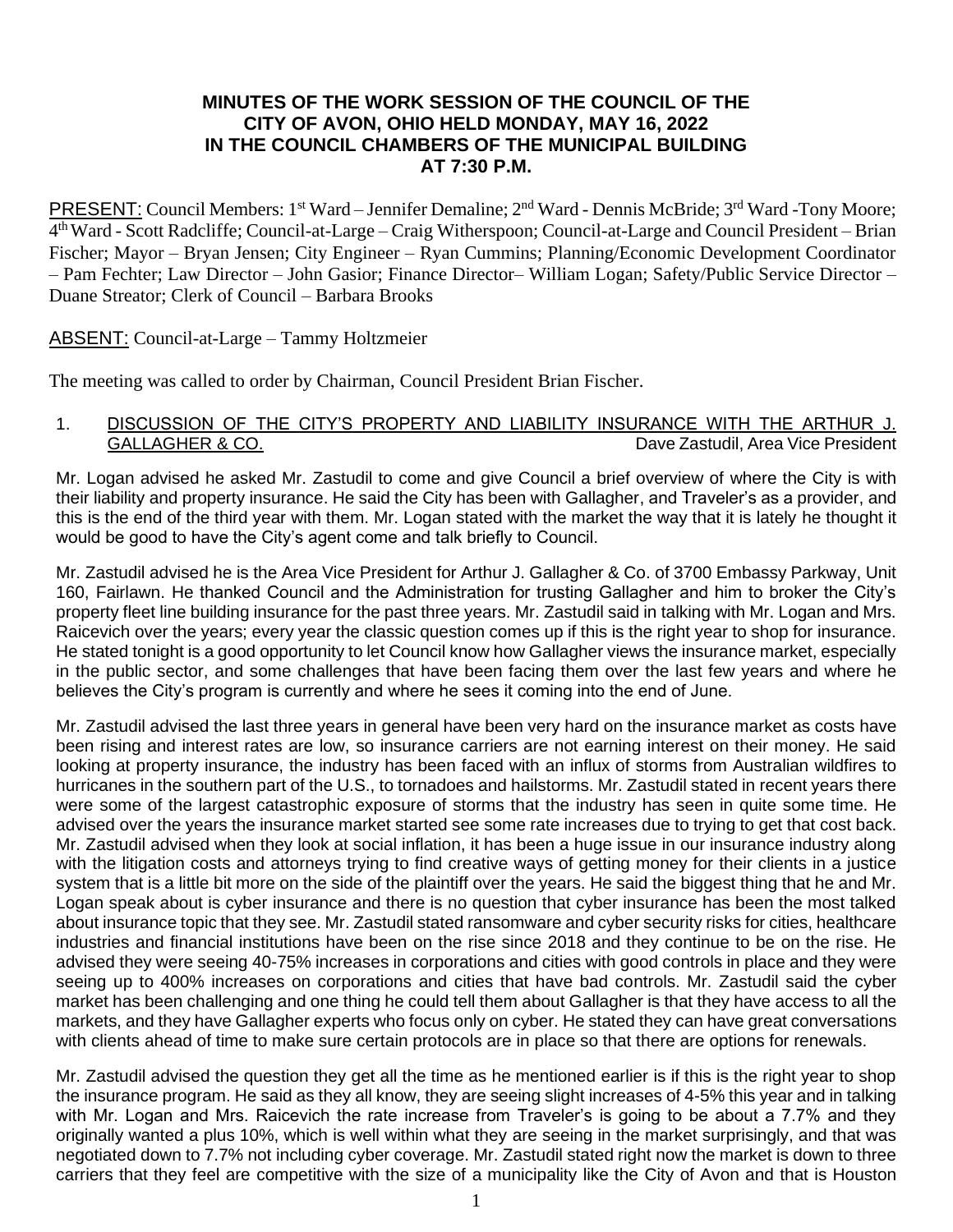Casualty that insured Avon's program until 2019 when Traveler's offered a better overall program. He advised the other is a carrier called Zurich Insurance Group and there used to be a program called Trident Argonaut Insurance, but they basically underpriced their program for a couple of years and that hurt their company. Mr. Zastudil said that is the biggest thing as their trusted advisor that he does not want to get involved with trying to market the program every year to get the lowest price so that an insurance company would buy the City's program and then the next year the City would see 20% increases and then look to him asking what happened. He stated he thinks the most important thing is that if they get an insurance carrier that is a good carrier to work with he firmly believes they should ride that wave as long as they could because in case a catastrophe claim happens the City would have a company that has been with them for at least three years and would go to back for you in the event of a claim and most likely will stay with your account even if a claim occurs. Mr. Zastudil advised anyone in the public sector that is known as a price shopper scares them a little because they have to submit the insurance program into the market year after year and then those insurance underwriters that Gallagher has relationships with were not going to put their best foot forward. He said Gallagher wants to make sure that when it is time to market the account that it is in the best interest of the City and that they think they can get the City the best program.

Mr. Zastudil advised in looking at the market today, they are looking at anywhere between 5-15% increases in a City of this size on average even with good losses, which Avon has good losses. He said with Avon's auto policy there was around \$22,000 - \$23,000 in losses over the past three years; property was approximately \$17,000 and all the other lines have been clean, so the City's loss ratio is excellent, which makes the City a good candidate for an insurance carrier to come in and want to work with the City. Mr. Zastudil stated what Traveler's did in 2019 was put Mr. Logan through a very rigorous process and these companies want to partner with a City they know inside and out. He advised when a carrier really gets to know you then they are going to be a good partner and that is what Traveler's did and they came in very aggressive on pricing. Mr. Zastudil said Traveler's dropped the program \$50,000 in the first year and then the City started to see slow increases after that solely due to being in a very hard insurance market where costs were rising and there were record low interest rates. He stated the timing of Traveler's coming on board and hitting this three-year wall of a hard insurance market, they at Gallagher feel the insurance increases over the year have been on the very low end of what they have seen in the public sector and Gallagher insures quite a bit of municipalities in the State of Ohio. Mr. Zastudil advised it is his recommendation to renew with Traveler's at a 7.7% rate increase and that is rate only and not exposure changes. He said if they went out to market, they could probably find someone to come in and be competitive, but this is not the year that he would recommend doing it. Mr. Zastudil stated if Traveler's came back with a much higher percentage increase, then he would absolutely walk Mr. Logan through the applications from other carriers, but he feels that a 7.7% increase in this economic environment is respectable in the public sector knowing that Traveler's is willing to work with the City and come down 3% from the original 10% increase. He advised they are going to see increases in cyber coverage, but the City has put in place great controls and that allows him to bring more markets to the table and the City is going to be able to have a couple of options in place, but he reiterated that he is expecting increases on the cyber liability renewal, and they are seeing 40-75% increases on good accounts alone.

Mr. Zastudil said every insurance broker is telling their clients that cyber liability coverage is increasing significantly on almost every sector in the insurance world. He stated that is their biggest battle right now keeping up with the market and the multi-factor authentication that has been in place is mandatory now in the public sector whereas 9-10 months ago it was recommended, but not mandatory. Mr. Zastudil advised cyber coverage is going to continue to be a challenge over the next few years and they would be doing their best to make recommendations to the City on what they need to do to upkeep their I.T. Department, but they will continue to make sure it is on their forefront every year. He provided Council with Gallagher's Public Sector Industry Update and said it talks about the overall picture and the biggest reason he would tell them why he thinks a 3% rate increase is on the low end of the spectrum is because construction costs and inflationary items in the market along with labor shortages are driving the costs up. Mr. Zastudil stated if there is a claim on property it is different to rebuild now than it was just a year or two ago. He advised insurance carriers are trying to get price per square foot increased so they can get premium back if there is a loss to property. Mr. Zastudil said with a blanket limit they are always negotiating and trying to get that increase as low as possible since there is a very small chance all their buildings would be lost at once. He reiterated that he believes the 3% is a very good renewal but said it would not be out of the question to look at an appraisal over the next year or two to ensure the property values are accurate and up to date.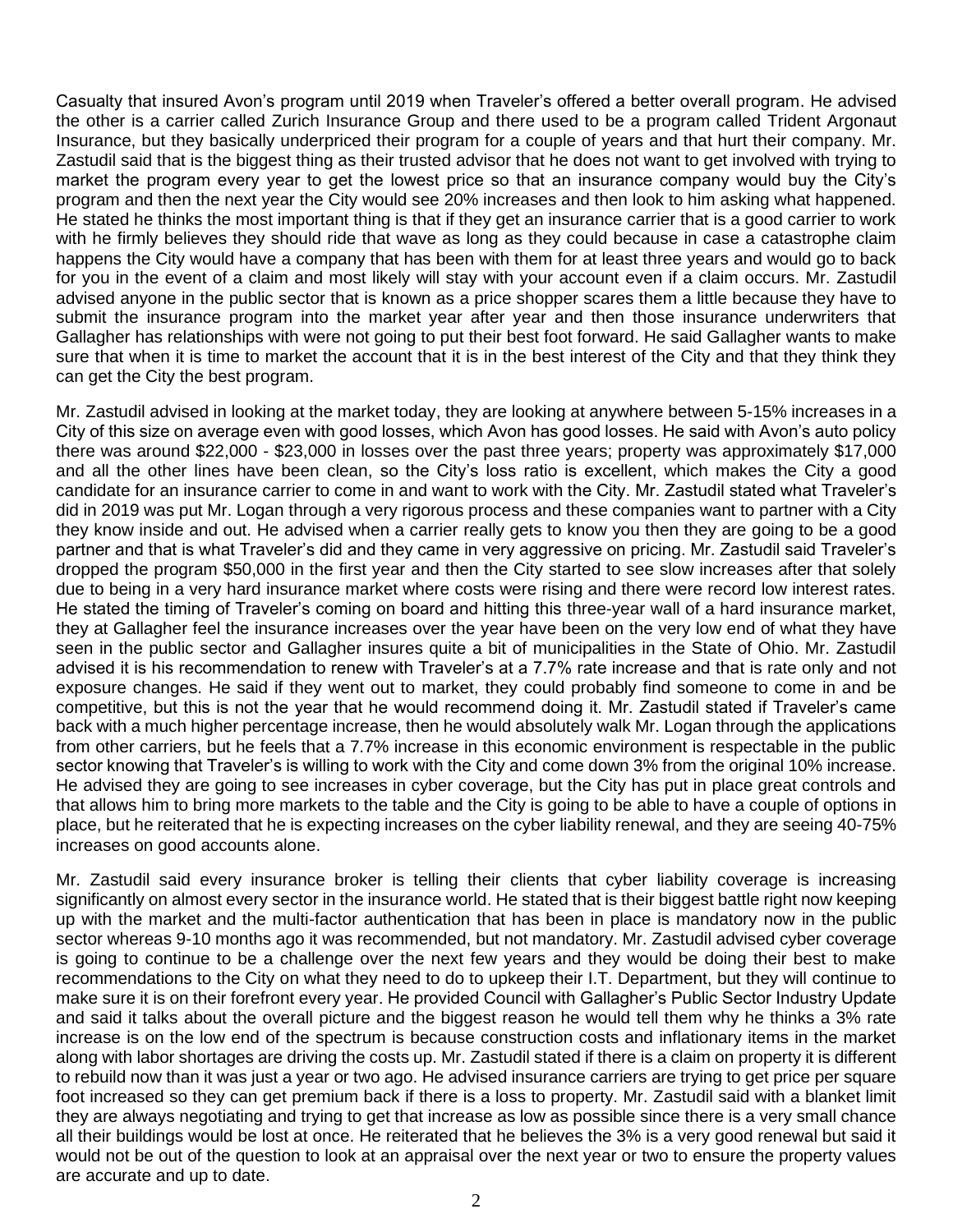Mr. Zastudil advised secondly, the biggest challenges they are seeing in the municipality sector is public officials' liability and auto. He said auto coverage is continuing to increase due to new technologies, distracted drivers, changes in motor vehicle records (MVR) and how companies are hiring drivers. Due to the labor shortage, they are seeing inexperienced drivers adding to that auto rate increase. Mr. Zastudil stated those are the two areas that they would see the biggest rate increase, but Traveler's will be able to give flat renewals on General Liability, an umbrella policy and law enforcement so they are seeing about a 7.7% rate increase on this renewal.

Mr. Logan advised regarding the claims that the City has had in the three years that the City has been with Traveler's, for the most part they have been uninsured drivers damaging City property. He said regarding cyber liability; Mr. Zastudil has done a good job shopping for the best rate for the City and Mr. Jenkins in the City IT Department has been fully involved during this whole process. Mr. Logan clarified the City is not with Traveler's Insurance regarding cyber liability coverage. He stated the City has a million-dollar cyber liability policy and it costs \$13,000 a year right now for the premium and this amount is going to go up. Mr. Logan advised the City is asking Gallagher Insurance to look at a two-million and even a three-million-dollar policy to compare rates, so the Administration is not ready to recommend anything to Council regarding cyber liability just yet.

Mr. Zastudil advised they have had indications from Traveler's that they are cutting capacity to two-million-dollar coverage, and he is trying to find options at three million. He said he has not received anything back yet from BCS, the company that carries the City's liability coverage. Mr. Zastudil stated at Gallagher they have a wholesale division called RPS (Risk Placement Services) and it is a subsidiary of Gallagher, and they have access to all the wholesale markets in cyber coverage and they know the ones to seek for the public sector. Traveler's is the leader in the industry, but they were hit hard, so their rates are going up.

Mr. McBride inquired as to the reason that the City would want to raise their cyber coverage from one million to a two or three-million-dollar coverage. He said if the City is backing up everything, he felt they could just reformat everything and move on if they sustained an attack and not fall victim to extortion from the cyber attackers.

Mr. Logan advised if a three-million-dollar policy does not cost a lot more for coverage than the one-million-dollar policy he would probably recommend Council add the extra coverage. He clarified the City has good controls in place and there have not been any cyber claims, but he would like to see what that next level would cost.

Mr. Zastudil advised at Gallagher they have the data analytics as they are the largest public sector broker in the Country, so they have a great data analytics benchmarking tool that they are able to benchmark similar size districts and municipalities nationally. He said when the benchmarking came back it did recommend a higher limit for cyber, but he agrees it all depends on the comfort level the City feels with the current controls in place, but he added that the biggest concern they see is ransomware.

Mr. Radcliffe asked Mr. Zastudil if he could elaborate regarding cyber liability, if there are things being done that help reduce the City's risk if the City is being asked to pay additional premiums. He understands it is on the forefront right now, but he asked how the insurance companies are helping municipalities best protect themselves from the value that is being given in terms of dollars.

Mr. Zastudil advised Gallagher was going to make sure that the company that they place the City with has the best protection out there as far as coverage. He said Gallagher has a cyber team located in Chicago that solely works on cyber liability and he makes sure when the quotes come that he works with the cyber team to review those policies to ensure it is the best coverage they can get. Mr. Zastudil stated as far as what they can do for the City, a lot of it is just recommendations on protocols and upkeep the City should have in place to satisfy the insurance marketplace. He advised it is important to know the difference between having IT security kept current to be able to be insured, but there are also recommendations that Gallagher can provide. Mr. Zastudil said he has been working with Mr. Logan on what the City should already have in place and what is being talked about in the insurance market and where they think it is going. He stated that is a lot for a City to implement all at once so the most important thing this year was to make sure the City had multi-factor authentication and was working toward a business continuity plan and a recovery plan if an attack or disaster were to occur and there were a couple of things that they feel would be scrutinized moving forward and Gallagher will help to ensure the City is protected there as well.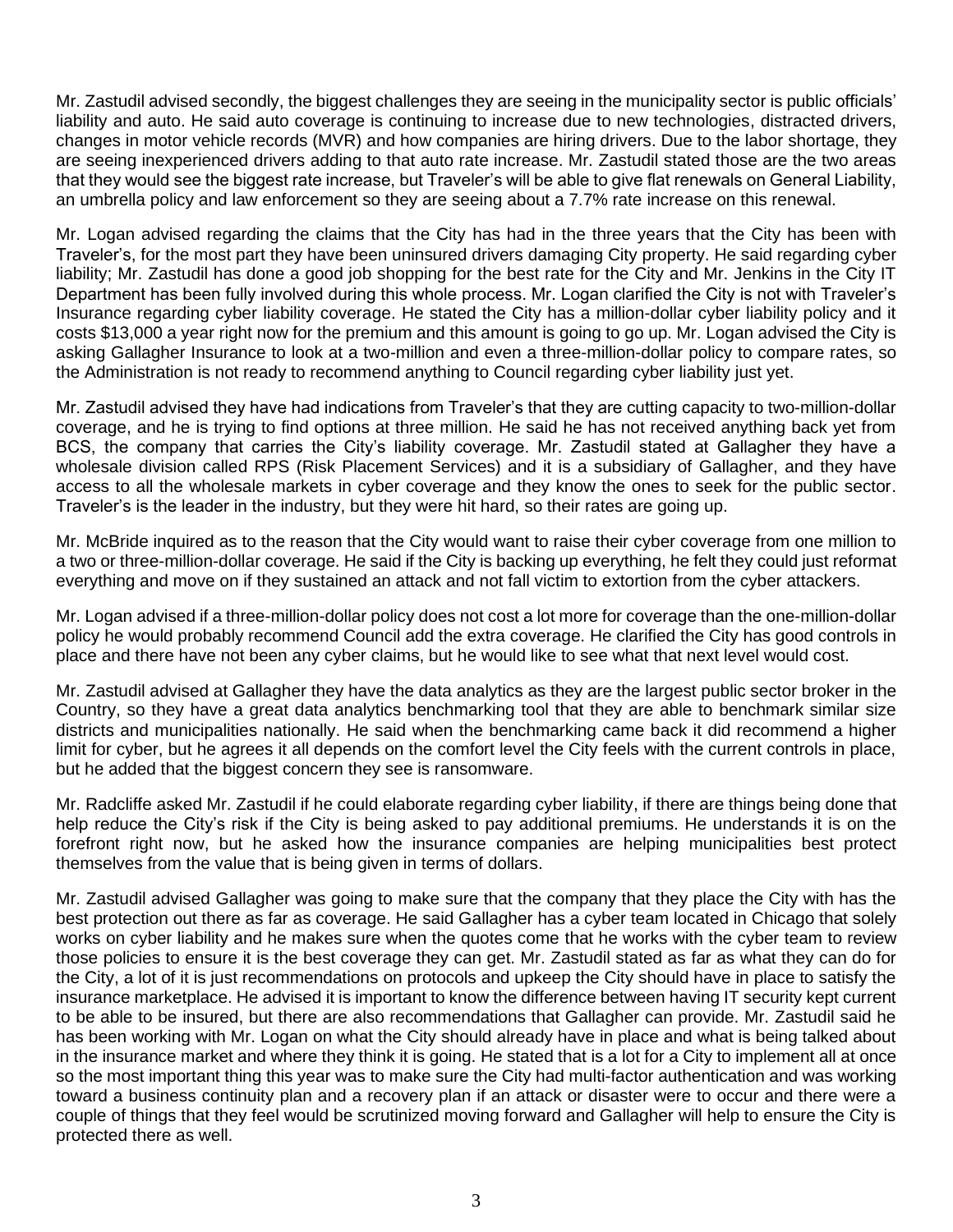Mr. Radcliffe inquired if these were all things that Mr. Zastudil and Mr. Logan have worked on with Mr. Jenkins to help improve across all the departments in the City.

Mr. Zastudil advised, yes, this process started eleven months ago as they could see this coming last year. He said as soon as the renewal went through last year the market changed pretty rapidly and they wanted to make sure they were prepared for this renewal, and they have been working together.

Mr. Logan advised he and Mr. Jenkins went over the application questionnaire together each of the last few years. He said the City has network security in place with multi-factor authentication on different pieces of the City's network that he was sure Mr. Jenkins could explain to Council if they wish to know. Mr. Logan felt confident that the City is in good shape and the \$13,000 premium for a million-dollar policy and that premium is increasing, but through no fault of the City's. He stated the City has to carry that policy because if they were hit by ransomware the insurance helps cover that loss.

Mr. Zastudil advised there is a lot that goes into a claim such as forensics and making sure that controls were in place and controlling public opinion making sure the district is protected. He said he is happy to send more information to Council on what the coverages are if there is interest.

Mr. Gasior advised this must be wrapped up by the June  $27<sup>th</sup>$  Council meeting as the current policy expires July  $1^{\text{st}}$ .

Mr. Logan advised he plans to have an Ordinance ready for that first Work Session in June. They may or may not have the cyber policy decided on by that time, but at least they will know the rest of the coverages.

Mr. Gasior advised he was pointing out the timeline because there will be an emergency clause in the legislation and six votes are required to suspend the rules so if anyone on Council planned on taking a vacation to let them know.

Mrs. Demaline commented that she believes this is a good renewal and said she has worked with Traveler's with public sector general liability insurance, and she is in favor of what is being proposed. She thanked Mr. Zastudil for his time tonight.

There was no further discussion.

2. [ORDINANCE NO. 60-22](https://www.cityofavon.com/DocumentCenter/View/7810/Ordinance-No-60-22-Fieldstone-Auth-SDA--PB) – TO AUTHORIZE THE FINAL PLAT AND SUBDIVIDER'S AGREEMENT FOR FIELDSTONE LANDING SUBDIVISION NO. 1 PIELDSTONE Planning Referral Second of Three Readings at the Regular Meeting on Monday, May 23, 2022

Ms. Fechter advised she had no additional comments.

Mr. Gasior pointed out that they are working on getting two sidewalk assessments resolved as part of the closing costs on the sale of the land that will become Fieldstone Landing. He advised Mr. Paull has signed an escrow agreement to ensure that the City is covered with the assessment out of the proceeds of the sale. Mr. Gasior said Mr. Haldi is working with his attorney and the City should be covered there as well, but that is the reason for holding off a bit. He stated it will be the second of three readings next week if that issue is still unresolved or they will be ready to move forward, and he confirmed all the deposits were in.

# 3. [ORDINANCE NO. 64-22](https://www.cityofavon.com/DocumentCenter/View/7838/Ordinance-No-64-22---Reappropriations) – REAPPROPRIATIONS **SECURITY AND REALLY SECURITY CONTRACTS** Mr. Logan

Mr. Logan explained the reappropriations as follows:

General Fund No. 101 See explanation below for the Post Office Lease Fund No. 283.

Total General Fund Re-appropriations  $$511.87$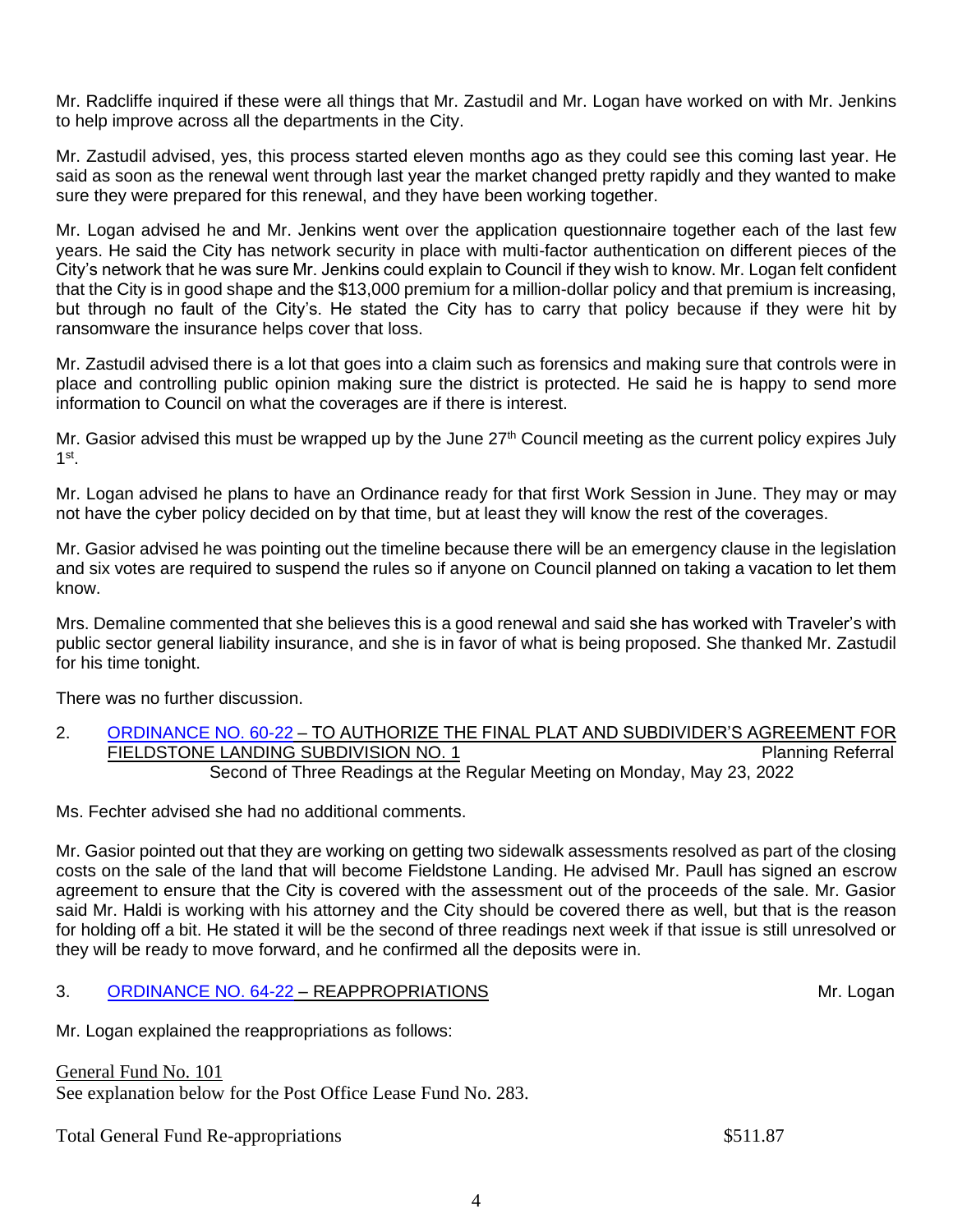## Special Revenue Funds: Park Operating Fund No. 250 Increase appropriations \$20,235.75 for dog park supplies. This amount was donated to the City from a resident, and we will pay the vendor for these goods.

Mr. Logan advised Avon resident Matthew Canning made a generous donation to the City for the dog park. He said with the dog park being a new piece of the park he felt a separate line item should be set up and appropriate that money, which is what is being asked here.

Post Office Lease Fund No. 283

Increase appropriations \$10,833.33 for a payment received from the Post Office in April 2019 that was paid in error. The payment in total was \$11,345.20 but we recorded \$511.87 of this into the General Fund at that time. The payment was intended for the City of Avon Lake.

Mr. Logan advised his office had no idea of this until about 2-3 weeks ago when he received a call from the Corporate Post Office in North Carolina, and it happened three years ago. He said there was no explanation given with the payment and it was assumed it was an extra rent payment. Mr. Logan stated it has since been researched and the Post Office is correct that the City received these extra funds, and the City would like to refund that amount.

Stadium Highway Marquee Fund No. 284 Increase appropriations \$34,287.78 for an upgrade to the Stadium sound system.

Mr. Logan advised this item was on a couple of weeks ago and subsequently removed and it is back on for tonight.

Total Special Revenue Fund Re-appropriations  $$65,356.86$ 

Capital Project Funds:

SR 83 & SR 254 Intersection Improvements Fund No. 415

Increase appropriations \$175,000.00 for design and preliminary engineering relating to this project scheduled for 2023.

Mr. Logan advised this is the safety funded project for the intersection and the City is getting a rather large grant of 80% of the construction costs. He said the engineering costs and design work is the City's responsibility to pay.

| <b>Total Capital Project Fund Re-appropriations</b> | \$175,000.00 |
|-----------------------------------------------------|--------------|
| <b>Total Re-appropriations All Funds</b>            | \$240,868.73 |

4. [ORDINANCE NO. 65-22](https://www.cityofavon.com/DocumentCenter/View/7845/Ordinance-No-65-22-FIRE-MOU---CAD-RMS) – TO AUTHORIZE THE MAYOR, OR HIS DESIGNEE, TO ENTER INTO A MEMORANDUM OF UNDERSTANDING WITH TYLER TECHNOLOGIES AND THE LORAIN COUNTY BOARD OF COMMISSIONERS FOR THE INSTALLATION OF UPDATED COMPUTER AIDED DISPATCH (CAD) AND ALL RELATED SOFTWARE AND HARDWARE FOR USE BY THE COUNTY 9- 1-1 SYSTEM, AND TO EXECUTE A CRIMINAL JUSTICE INFORMATION EXCHANGE AGREEMENT BETWEEN THE LORAIN COUNTY 9-1-1 AGENCY AND THE AVON FIRE DEPARTMENT

Mr. Streator

Mr. Streator advised this MOU is for the CAD system that the Fire Department uses that the Police Department already uses. He said the County has been implementing this system for several years now and is expanding to include the Fire Department's use of the system which necessitates them going to each community asking for a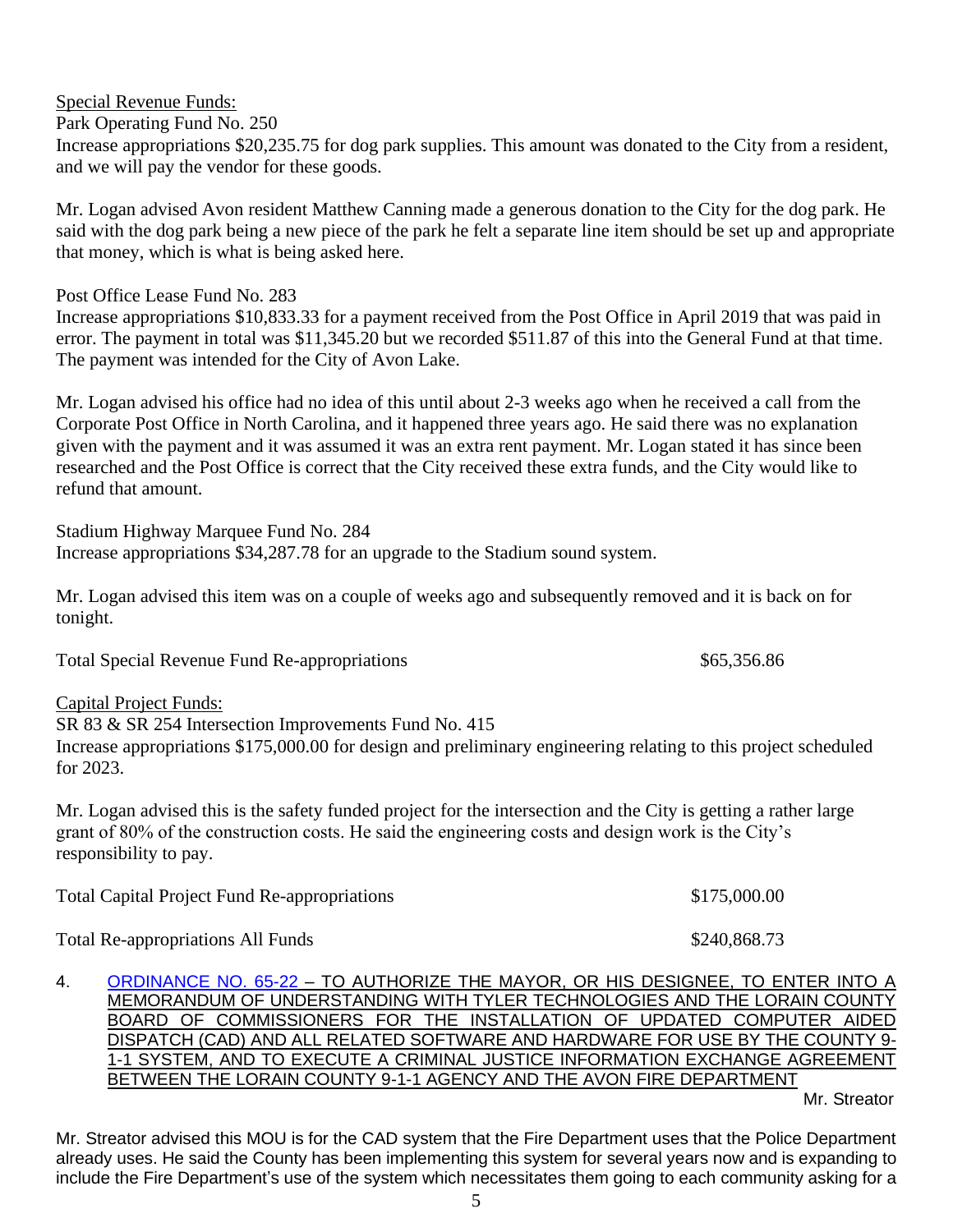Memorandum of Understanding with the Fire Departments along with the Police Departments. Mr. Streator explained that the Criminal Justice portion is because the system is connected, and it is an understanding that the information will not be released.

#### 5. [ORDINANCE NO. 66-22](https://www.cityofavon.com/DocumentCenter/View/7846/Ordinance-No-66-22-Create-Part-time-IT-Technician) – AMENDING §256.04 OF THE CODIFIED ORDINANCES OF THE CITY TO REVISE THE CLASS SPECIFICATION TO CREATE THE PERMANENT PART-TIME POSITION OF INFORMATION TECHNOLOGY TECHNICIAN MICHAEL AND THE MS. Szlempa

Ms. Szlempa advised that Mr. Jenkins, who is the City's IT Coordinator, is asking for another employee in his department in a part-time capacity but doing the same type of work as what the City's full-time classification specification has for this position currently. She said in summary they are asking to add a part-time IT Technician class spec with the same duties as the current full-time technician.

Mrs. Demaline asked if she could be provided for next week's packet an organizational chart that shows the organization of the City government.

Ms. Szlempa said she would have to get with Mr. Logan on that.

Mr. Logan advised he has one that is in the CAFR each year. He clarified that the chart does not have employee names, or every single position listed, but it does list the departments.

Mrs. Demaline advised she felt that would be helpful to have.

Mayor Jensen explained the reason they are requesting this change is because in the IT Department they use different titles to hire someone for those positions. He advised moving forward they want it to be specifically IT as previously it was listed as a General Clerk.

# 6. [ORDINANCE NO. 67-22](https://www.cityofavon.com/DocumentCenter/View/7847/Ordinance-No-67-22-IT-Tech-PT---Pay) – TO ESTABLISH COMPENSATION FOR THE PERMANENT PART-TIME, UNCLASSIFIED POSITION OF INFORMATION TECHNOLOGY TECHNICIAN FOR THE CITY

Ms. Szlempa

Ms. Szlempa advised they wanted to set a pay range that was able to accommodate someone who has more experience or someone who has the potential to learn the skills needed. She said so the range is set at \$16.00 to \$25.00 per hour depending on what the employee would be bringing to the table.

Mrs. Demaline asked if Ms. Szlempa feels that is an attractive pay range for finding a qualified person for this role.

Ms. Szlempa advised considering that the current full-time IT Technician is working within this range they feel they would be able to hire someone within that range especially if they are fresh out of high school or college looking to gain experience in this position.

Mrs. Demaline advised she knows the City is paying some seasonal employees very close to that lower end of this range and she wanted to make sure that the City is being competitive and can attract the right talent especially since we just heard about cyber security which is so very important.

Ms. Szlempa agreed and said that is why the pay range was expanded a little more than normal so the City could offer a prospective employee more if they feel it is warranted.

## 7. [ORDINANCE NO. 68-22](https://www.cityofavon.com/DocumentCenter/View/7848/Ordinance-No-68-22-ARPA-5-12-22) – TO AUTHORIZE THE TRANSFER OF FUNDS RECEIVED FROM THE AMERICAN RESCUE PLAN ACT TO THE CAPITAL IMPROVEMENT FUND NO. 401 AND TO AUTHORIZE EXPENDITURES FROM SAID FUND METAL SERVICES AND MIT. Logan

Mr. Logan advised \$1,225,000 of the City's ARPA funds are currently in place and the City will receive another installment of that same amount some time in the next couple of months for a total of \$2,500,000. He said after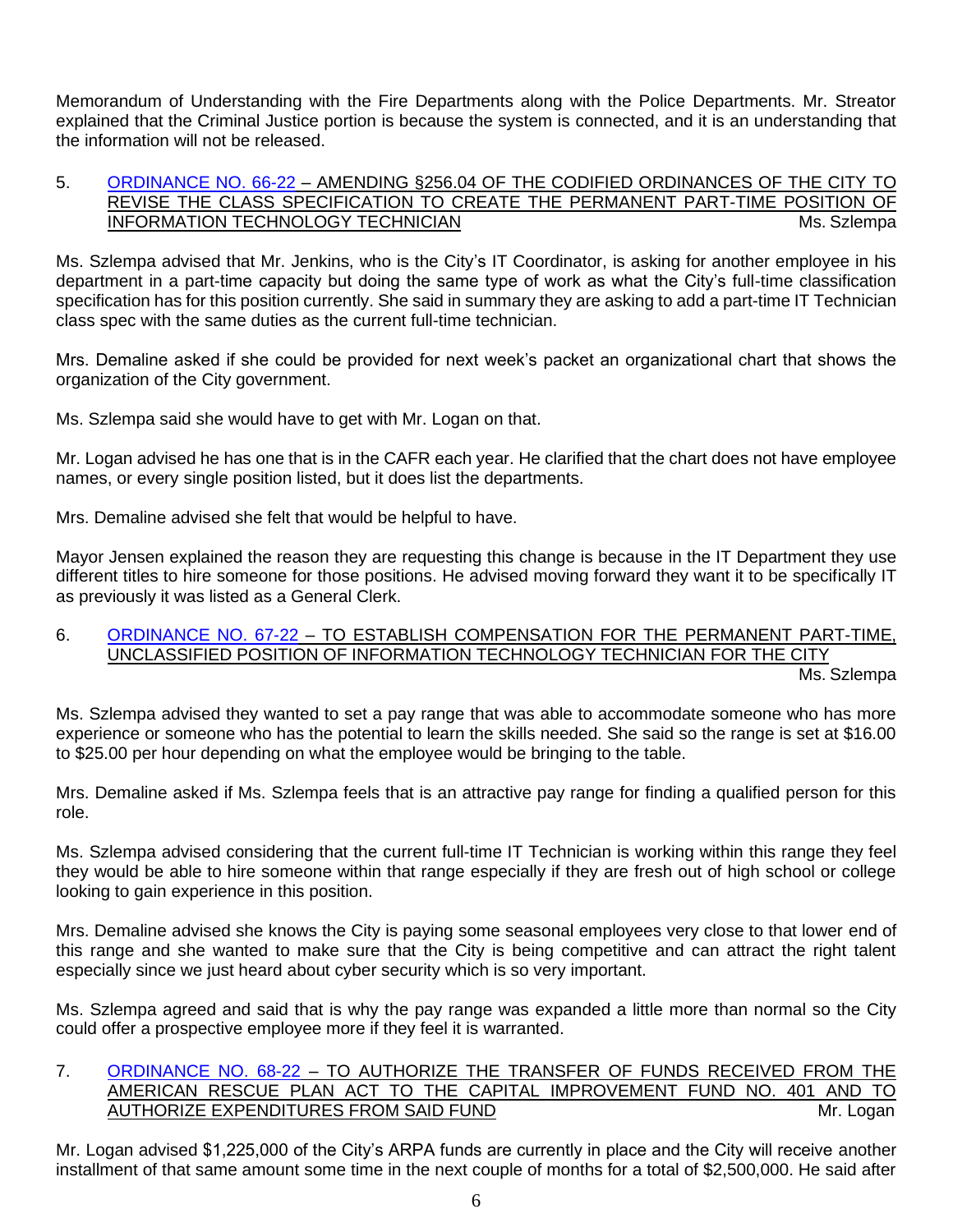seeking advice from the US Treasury and reading notices supplied by the Ohio Municipal League and the Auditor of State's office, he believes the best thing to do for Avon is to take this money and use it for infrastructure projects. Mr. Logan stated it would not be designated to specific projects, but as they come about for roadway, sanitary sewer, water etc. He advised they would like to transfer the funds to this Capital Improvement Fund No. 401 and as it is used for various projects the money will be transferred from that fund with Council's approval into the Capital Project Fund where it would be used. Mr. Logan said as Avon is a City with a population under 50,000 it is known as a non-entitlement unit (NEU) and since the City will receive less than \$10 million the reporting process was simplified and simplified what the money can be used for. He stated that entire amount of money received for Avon could be placed in the General Fund if Council chose to do so and use if for revenue replacement. Mr. Logan advised the City is taking the standard allowance meaning that the City does not have to specify where the money is being used although Council will be approving any fund transfers out of that 401 Fund into whatever Capital Project Fund it might be. He said the only real stipulations are that you cannot use it for pensions, debt service or rainy-day funds. Mr. Logan stated they must use these funds no later than December 31, 2026, and it must be committed by December 31, 2024, but they plan to use it this year and next year on infrastructure related projects.

Mayor Jensen advised most on Council will remember that when Covid first hit, the City stopped some of our infrastructure programs and this will help the City to catch back up somewhat. He said as Mr. Logan explained none of these expenditures will happen without Council's approval so everything they plan will have to come in front of Council just as they would before Covid.

8. [ORDINANCE NO. 69-22](https://www.cityofavon.com/DocumentCenter/View/7849/Ordinance-No-69-22-ODOT-SR83-Urban-Paving-5-13-22) – AUTHORIZING AN AGREEMENT WITH THE OHIO DEPARTMENT OF TRANSPORTATION (ODOT) FOR THE PAVEMENT RESURFACING AND ASSOCIATED IMPROVEMENTS ALONG CERTAIN SECTIONS OF STATE ROUTE 83 (CENTER ROAD)

Mr. Cummins

Mr. Cummins advised this is the project he mentioned last week for the resurfacing of State Route 83 from the Winking Lizard to the northern extent of the roundabout project at Mills Road, which is about 500' north of Mills Road. He said this is through the ODOT Urban Paving Program and Council passed an Ordinance back in January 2022 declaring the City's intent to participate. Mr. Cummins stated at that time the estimated project cost was \$433,500 and the plans were finalized and have been filed with ODOT's central office and the plans were prepared by ODOT District 3 and now the cost estimate is \$707,220. He advised since last week in talks with the Ohio Department of Transportation, ODOT now agrees that they overestimated one of the items by approximately \$115,000. Mr. Cummins said at this time getting the paperwork revised would mean stalling the project and potentially not completing it this year. He stated he believes what is being put forth is to continue forward and there is an option to do an escrow agreement, which allows the City to potentially get some of those funds back based on the bids because the bidding is uncertain as far as prices. Mr. Cummins advised otherwise the project would get completed and there would be an accounting at the end of the project based on what was installed and then the City would get back any difference of funds from that. He said what is before Council is authorizing the Mayor to execute a contract with ODOT to proceed with the project and authorizing payment of the invoiced amount of \$707,220 and allow the project to go forward with a bid date in June and the project would likely get started in the August time frame and be working through the fall for completion.

Mr. Radcliffe inquired if Mr. Cummins has experience with that second option of doing the accounting at the end once the project is complete and the refunding of the difference.

Mr. Cummins advised that is the way that every other project with ODOT happens. He said ODOT makes estimated costs, and the City has to pay the amount, the project goes to bid. Mr. Cummins stated if the project gets bid significantly higher ODOT may come back at that time and ask for more money to move forward. He advised then the project happens and with projects there are a lot of items that may or may not come to fruition or may or may not get used fully. Mr. Cummins said there is a full accounting at the end based on what is constructed and if the result is that the City has overpaid at the beginning then the City will receive a refund. He stated if the result is that the total cost was now more than what the City deposited then ODOT will invoice the City to make up the difference. Mr. Cummins advised that is the common way of doing it.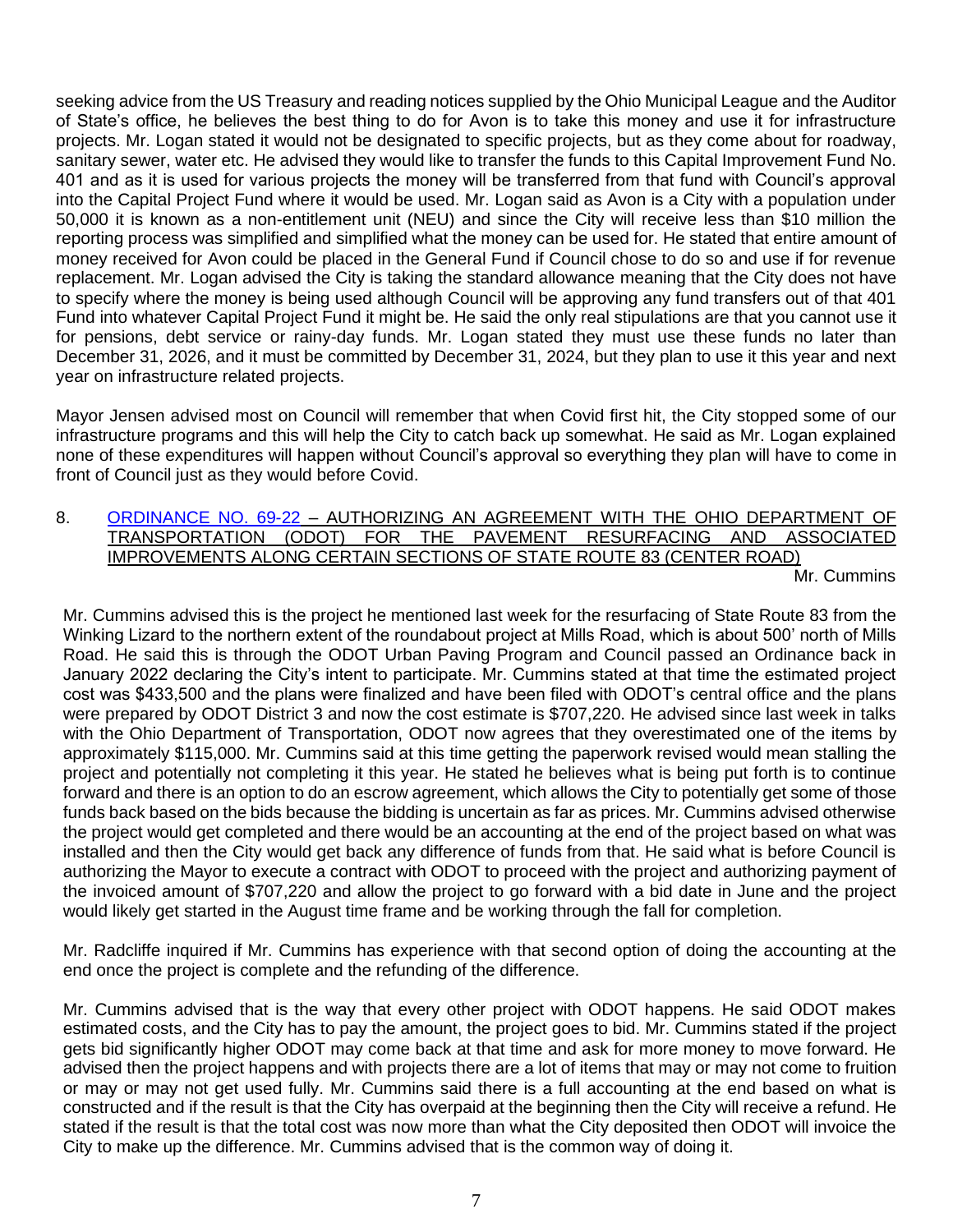Mr. Radcliffe asked the approximate overage.

Mr. Cummins advised about \$115,000.

Mr. Logan advised it is his recommendation to escrow the money. He said they are working with one of the City's banks right now and he hoped to have an answer by the end of this week, but if they can escrow the \$707,220, he would rather do that. Mr. Logan stated then when the bid goes out, if it truly is about \$115,000 overestimated the City could send the lesser amount to ODOT. He advised if they escrow the amount then ODOT will accept this Ordinance. Mr. Logan said the other thing he wanted to point out was that the reason the Ordinance was revised is because he asked Mr. Gasior to correct something in the section that authorizes the Finance Director to transfer funds from the General Fund to the 2022 Road Program Fund. He stated he would update Council once that escrow was established and if it cannot be escrowed then the City will send a check after Council passes the Ordinance.

Mayor Jensen indicated he agreed with the escrow option if possible to avoid seeking a refund from ODOT and it will keep the project moving forward at the current time schedule.

## 9. REPORTS AND COMMENTS

MAYOR JENSEN had no comments.

COUNCIL MEMBERS:

MRS. DEMALINE, WARD 1 had no comments.

MRS. HOLTZMEIER, AT LARGE was absent.

MR. MCBRIDE, WARD 2 had no comments.

MR. MOORE, WARD 3 had no comments.

MR. RADCLIFFE, WARD 4 had no comments.

MR. WITHERSPOON, AT LARGE had no comments.

MR. FISCHER, AT LARGE asked Mr. Cummins to provide an update on the approved sidewalk projects as they were now into mid-May if there is any kind of timeline. He inquired if they were going out to bid for any of the sidewalk projects any time soon.

Mr. Cummins advised Avon Road should be the next project to go out for bid. He said they have secured the necessary Army Corps permit for that project. Mr. Cummins stated also FirstEnergy needed to move some guide wires and before that could happen there was some tree clearing that needed done within the right-of-way and all of those things have now been done. He advised the next step is to come before Council with the assessing Ordinance to move forward and he will be working with Mr. Gasior to get that in front of Council probably some time in June.

Mr. Cummins said as far as the other projects, he knows that Ms. Clements, the Zoning Enforcement Officer, has been working with the projects that were priorly completed such as on Jaycox Road and along State Route 611 along the west side and those are in process.

Mr. Cummins stated as far as plans for French Creek Road, they are in the midst of creating those plans and he would expect to have something toward the end of June for that project and Council can make an assessment about the culverts that needed extending. He advised it would need to be decided if that is something that is going to happen internally or if it will be bid out as part of the project or handled separately so there are some decisions to be made.

Mr. Cummins said all of the projects that have been identified are starting to move forward and there have been some discussions about Moon Road along the west side and he believes that is in process through Ms. Clements as well.